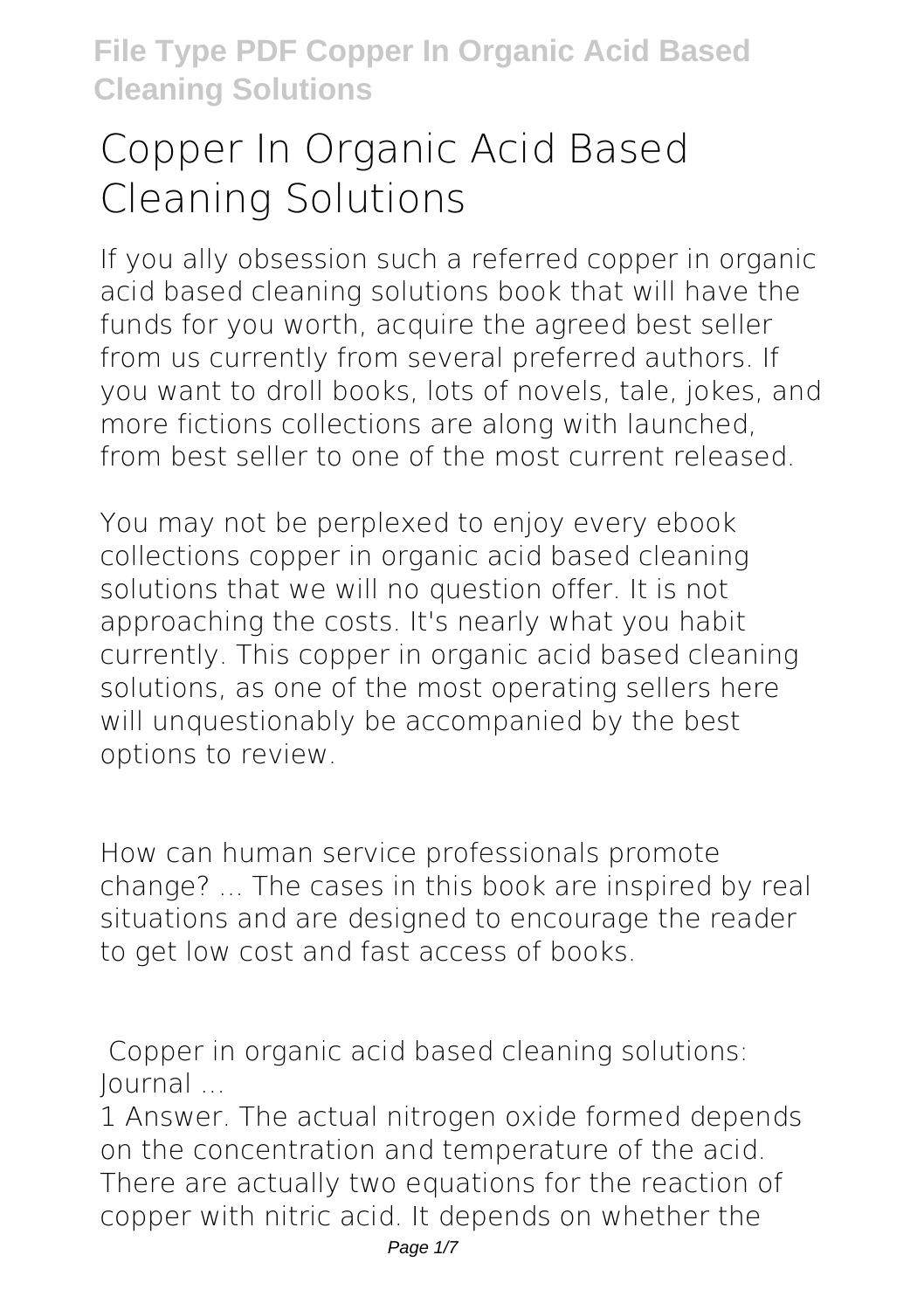nitric acid is concentrated or not. If it is concentrated and in excess then the ratio is 1:4 copper to nitric acid.

**Hard and Soft Acids and Bases - Chemistry LibreTexts** Most organic acids are insoluble in water (sometimes miscible with water) but soluble in organic solvents. However, inorganic acids are generally well soluble in water and non-soluble in organic solvents. Organic acids have a biological origin, whereas inorganic acids haven't. Inorganic acids are derived from inorganic compounds/mineral sources.

**Inorganic acids and bases - pKa values** Chemical and Mechanical Characterizations of the Passivation Layer of Copper in Organic Acid Based Slurries and its CMP Performance p.389 A Study of an Ultra-Precision CNC Polishing System

**Difference Between Organic Acid and Inorganic Acid ...** The role of organic acids in the mobilization of heavy metals from soil. Batch laboratory experiments were performed to determine the effectiveness of organic acids in mobilizing heavy metals (Cu, Pb, Zn) from contaminated soils. Because the direct measurement of all of the species that are extracted by an organic acid is not possible,...

**Effect of organic acids on copper chemical mechanical ...** Values for the negative logarithm of the acid dissociation constant, pKa, of inorganic acids and bases, as well as hydrated metal ions. where HA is an acid that dissociates into A−, (known as the conjugate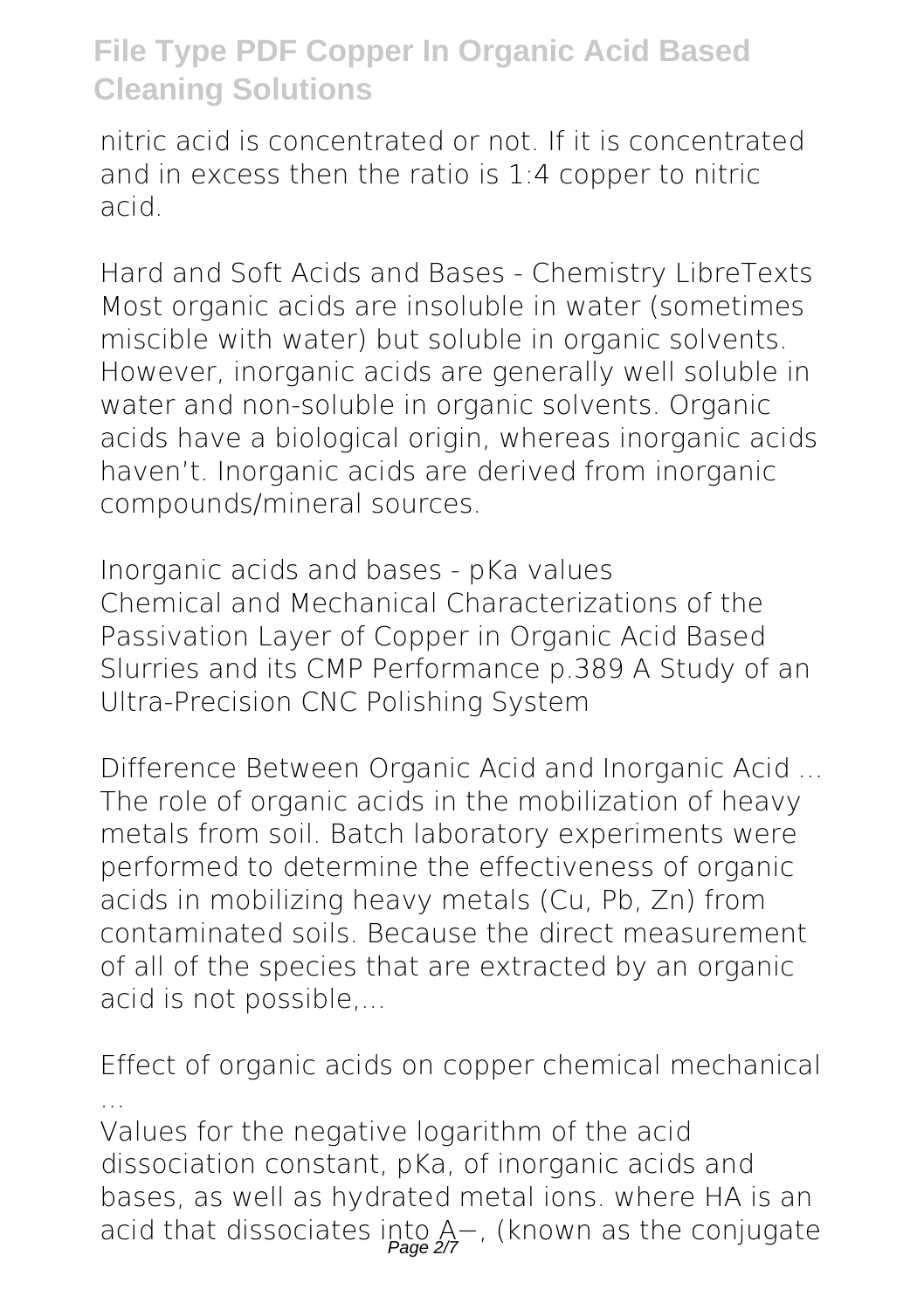base of the acid) and a hydrogen ion which combines with a water molecule to make a hydronium ion.

**Acid-base Behavior of the Oxides - Chemistry LibreTexts** Essentially, the theory states that soft acids react

faster and form stronger bonds with soft bases, whereas hard acids react faster and form stronger bonds with hard bases, all other factors being equal. The classification in the original work was mostly based on equilibrium constants for the reaction of two Lewis bases competing for a Lewis acid.

**Chemical and Mechanical Characterizations of the ...** A Lewis base is an electron pair acceptor. While this is closer to copper (which tends to form co-ordination complexes such as [Cu (H2O)6] (+2), most famously it's sulphate CuSO4 (anhydrous - greenish) and CuSO4.5H2O (pentahydrate - blue). These complexes are often covalent bonds. Copper has a mildly basic oxidation state.

#### **HSAB theory - Wikipedia**

Acid-base equilibria in molten salts. When a solid salt melts, it forms a solution of the cations and anions. For example, KOH melts at temperatures above 400 °C and dissociates into K + and OH-ions which can act as a solvent for chemical reactions.

**Preservative-Treated Wood and Alternative Products in the ...**

PEARSON'S HARD & SOFT ACIDS & BASES (HSAB) THEORY. Hard and Soft Acids and Bases (HSAB) Theory is a qualitative concept introduced by Ralph<br>Page 37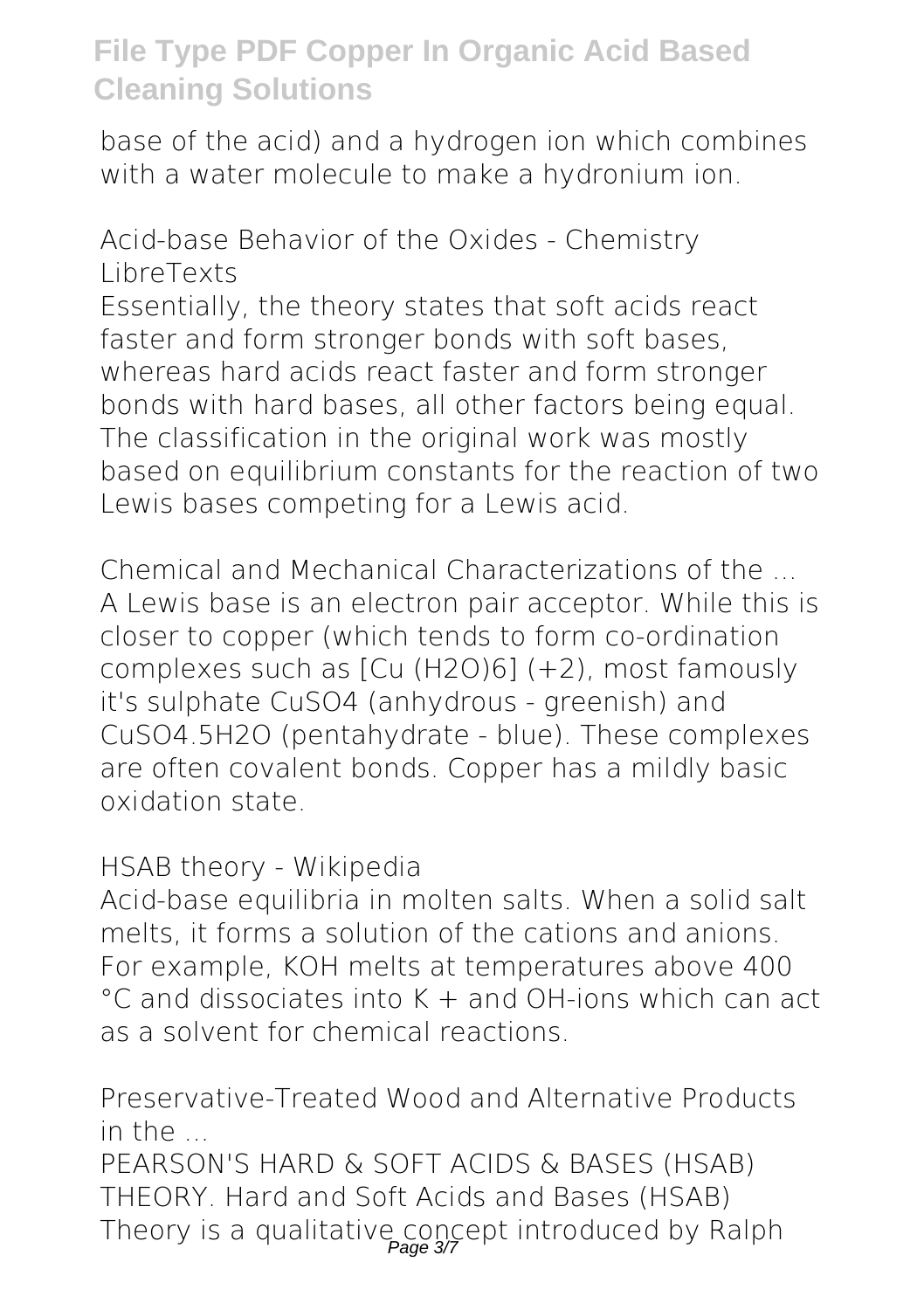Pearson to explain the stability of metal complexes and the mechanisms of their reactions. However it is possible to quantify this concept based on Klopman's FMO analysis using interactions between HOMO and LUMO.

**The effect of citric acid based cleaning solution on ...** Ammoniacal copper citrate (CC) uses copper oxide (62 percent) as the fungicide and insecticide, and citric acid (38 percent) to help distribute copper within the wood structure. In 2004, CC was withdrawn from the AWPA standards because it was not being used.

**is copper an acid or base? | Yahoo Answers** In this study, the adhesion forces between silica particles and copper surfaces have been investigated in citric acid based cleaning solution during post-Cu CMP cleaning process. Potassium hydroxide (KOH) and tetra methyl ammonium hydroxide (TMAH) were used to adjust the pH and Triton X-100 was used as a surfactant.

**PEARSON'S HARD SOFT ACID BASE (HSAB) THEORY** Copper Soldering Flux. Superior Flux offers a complete range of copper soldering fluxes, including safe-to-use organic acid fluxes and more robust inorganic acid (Zinc Chloride) soldering fluxes. If you need a flux for soldering brass that won't discolor the brass red, please see our Brass Soldering Flux.

**What are inorganic bases? - Quora** The hard acid–hard base/soft acid–soft base concept also allows us to understand why metals are found in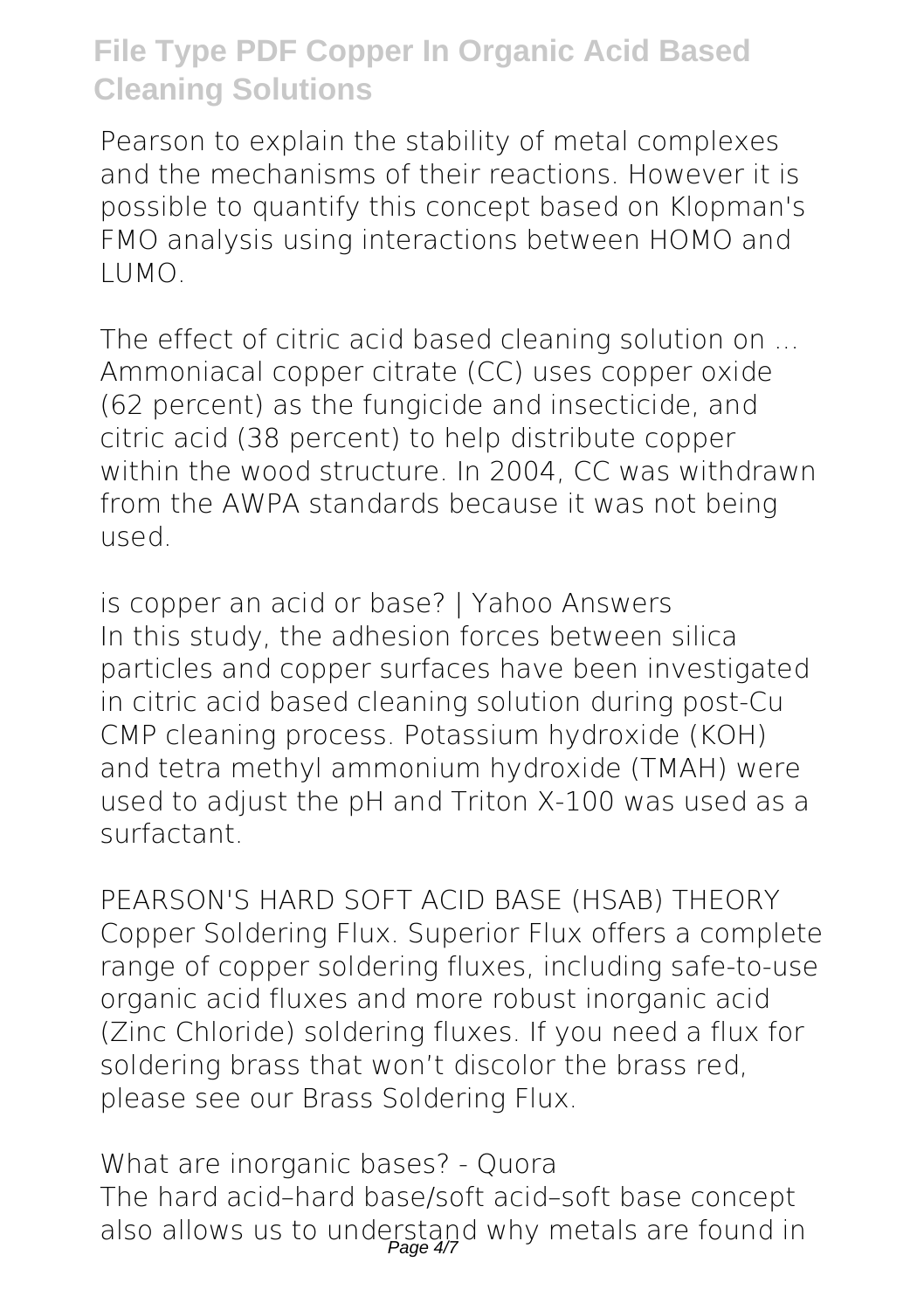nature in different kinds of ores. Recall that most of the first-row transition metals are isolated from oxide ores but that copper and zinc tend to occur naturally in sulfide ores.

**Copper In Organic Acid Based**

The interactions of organic acids with copper were characterized with electrochemical and atomic force microscopy methods in order to develop efficient cleaning formula for wet copper processing.

**Fluxes for Soldering Copper and Brass | Superior Flux ...**

Inorganic base: a large class of inorganic compounds with the ability to react with, that is, neutralize acids to form salts. An inorganic base causes indicators to take on characteristic colors and usually refers to water-soluble hydroxides, e.g., sodium, potassium or ammonium hydroxide; This term also includes weak...

**(PDF) Copper in organic acid based cleaning solutions** The interactions of organic acids with copper were characterized with electrochemical and atomic force microscopy methods in order to develop efficient cleaning formula for wet copper processing. The etch rate and oxidation mechanisms of copper were studied in mono-, di-, and triorganic acids.

**Electrolytic Copper Plating Additives and Contaminants** Phosphoric(V) acid is another weak acid with a pK a of 2.15, marginally weaker than phosphorous acid. Solutions of each of these acids with concentrations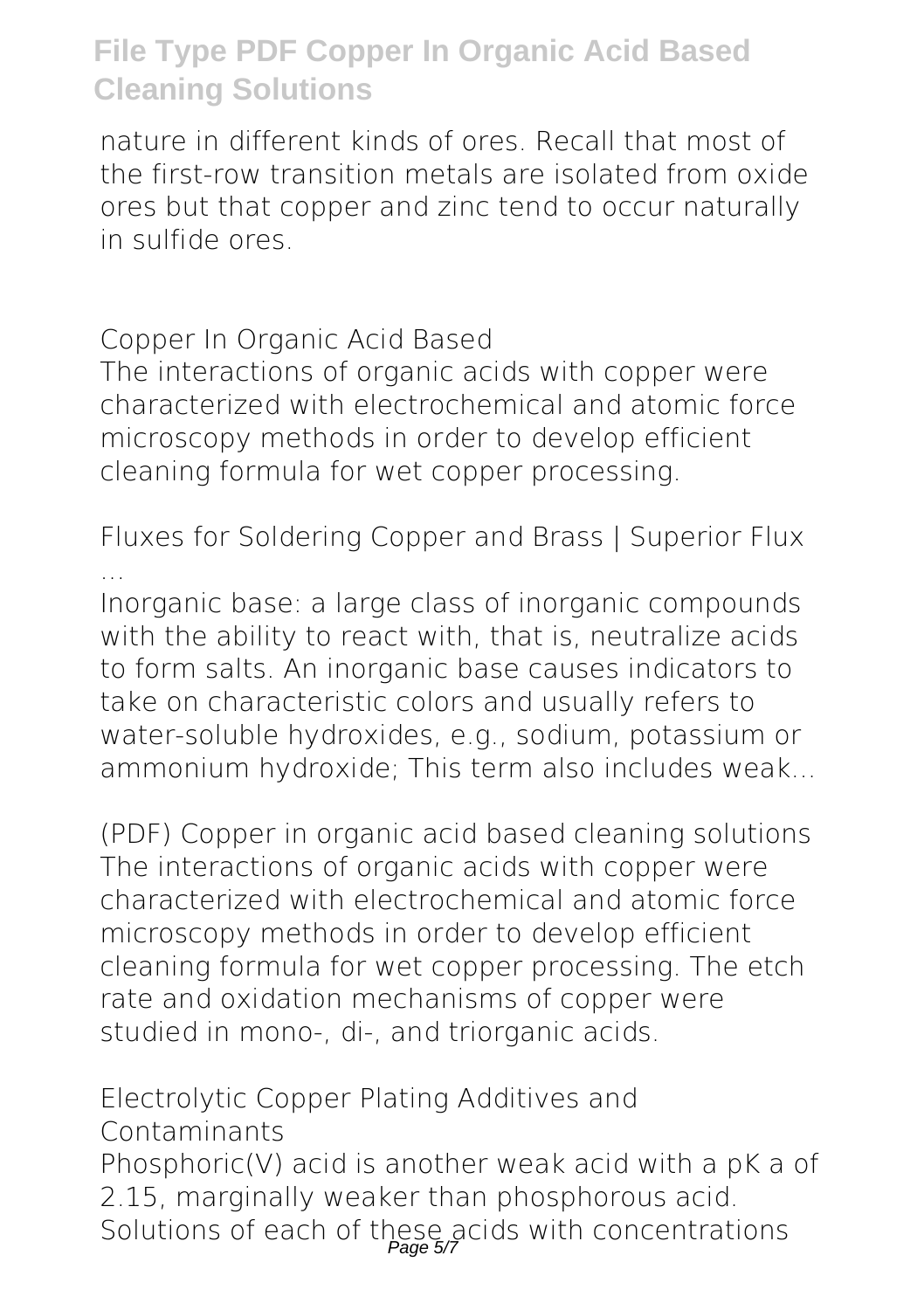around 1 mol dm-3 have a pH of about 1. Phosphoric (V) oxide is also unlikely to be reacted directly with a base, but the hypothetical reactions are considered.

**Introduction to Inorganic Chemistry/Acid-Base Chemistry ...**

Inorganic acid flux works better with stronger metals such as copper, brass, and stainless steel. It's a blend of stronger acids like hydrochloric acid, zinc chloride, and ammonium chloride. Inorganic acid flux requires complete cleaning after use to remove all of the corrosive residues from the surfaces, which will weaken or destroy the solder ...

**inorganic chemistry - Why does copper react only with ...**

The results showed that organic acids could chelate the passive film of Cu, and oxalic acid would further form precipitates with copper ions to change the chemical and mechanical action during CMP. PotentialpH diagrams, electrochemical polarization and impedance analyses were used to examine the behaviors of Cu in various organic acid slurries.

**(PDF) The role of organic acids in the mobilization of ...**

Typical DC Acid Copper Electroplating Solution contains: Brighteners – are plating accelerators, which act as a micro-leveler and impact grain refinement. They tend to be attracted to cathode induction zone points of higher electro- potential, temporarily packing the area and forcing copper to deposit elsewhere.